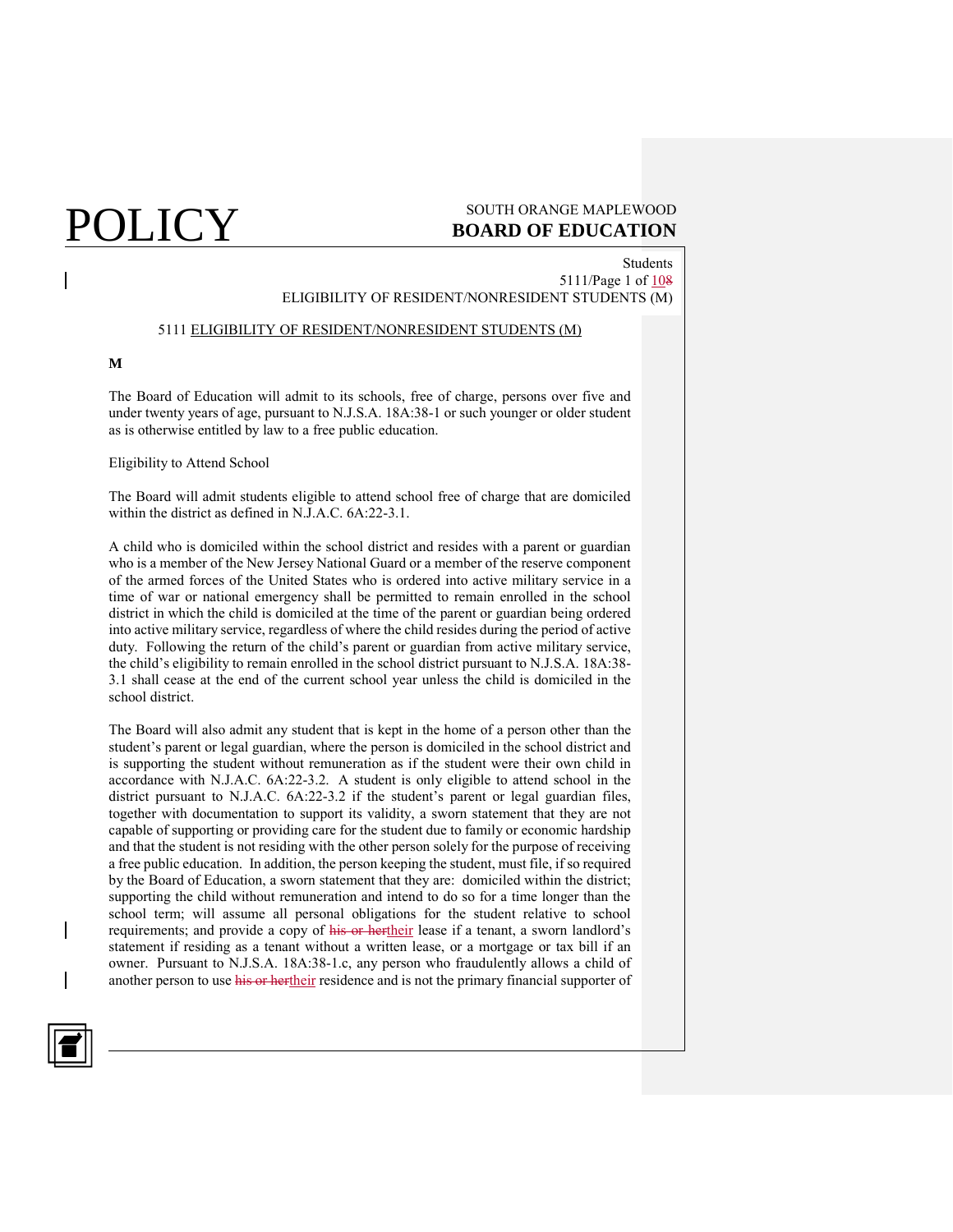## $\mathop{\rm POLICY}\limits_{\substack{\text{SOUTH OR ANGE MAPLEWOOD}\ {\text{BOARD OF EDUCATION}}}}$ **BOARD OF EDUCATION**

Students 5111/Page 2 of 108 ELIGIBILITY OF RESIDENT/NONRESIDENT STUDENTS (M)

that child and any person who fraudulently claims to have given up custody of his or hertheir child to a person in another district commits a disorderly persons offense.

A student is eligible to attend school in this district free of charge pursuant to N.J.S.A. 18A:38-1.b if the student is kept in the home of a person domiciled in the district, who is not the parent or guardian, and the parent or guardian is a member of the New Jersey National Guard or the reserve component of the United States armed forces and has been ordered into active military service in the United States armed forces in time of war or national emergency. Eligibility under this provision shall cease at the end of the current school year during which the parent or guardian returns from active military duty.

A student is eligible to attend school in this school district free of charge pursuant to N.J.S.A. 18A:38-1.d if the student's parent or guardian temporarily resides within the school district and elects to have the student attend the school district of temporary residence, notwithstanding the existence of a domicile elsewhere. When required by the Board of Education, the parent or guardian shall demonstrate the temporary residence is not solely for purposes of a student attending the school district of temporary residence. When one of a student's parents or guardians temporarily resides in the school district while the other is domiciled or temporarily resides elsewhere, eligibility to attend school shall be determined in accordance with the criteria of N.J.A.C. 6: 22-3.1(a)1.i.

A student is eligible to attend school free of charge:

1.If the student's parent or guardian moves to another district as the result of being homeless, subject to the provisions of N.J.A.C. 17-2 - Education of Homeless Children;

2.If the student is placed by court order by a society, agency, or institution in the home of a school district resident pursuant to N.J.S.A. 18A:38-2;

3.If the student previously resided in the school district and the parent or guardian is a member of the New Jersey National Guard or the United States reserves and has been ordered to active service in time of war or national emergency, resulting in the relocation of the student out of the school district, pursuant to N.J.S.A. 18A:38-3.b. The school district shall not be obligated for transportation costs; and

4.If the student resides on **fFederal property within the State pursuant to N.J.S.A. 18A:38-**7.7 et seq.

Notwithstanding the provisions of N.J.S.A. 18A:38-1 or any other law, rule, or regulation to the contrary, a student who moves out of the school district as a result of domestic violence, sexual abuse, or other family crises shall be permitted to remain enrolled in the

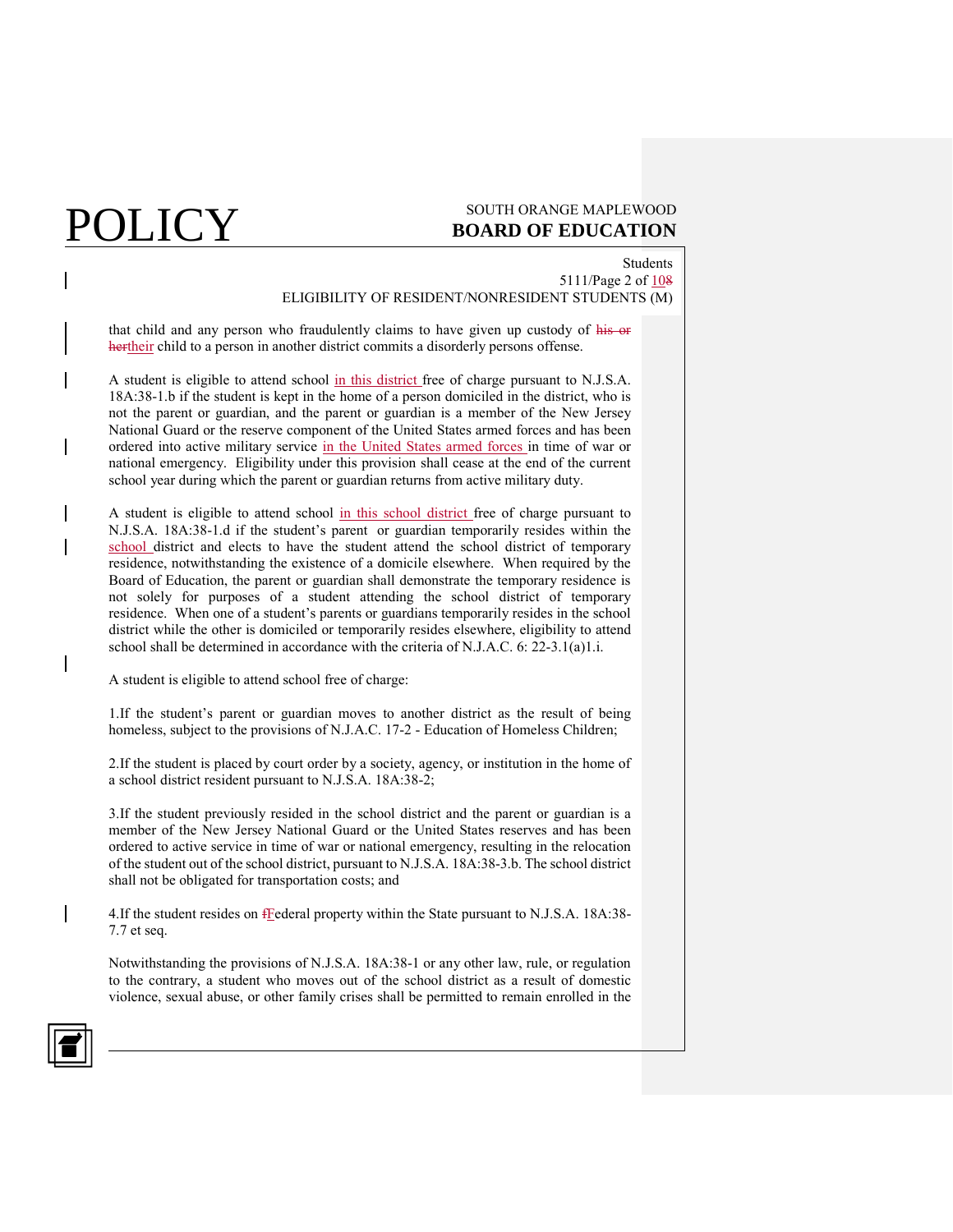## Students 5111/Page 3 of 108 ELIGIBILITY OF RESIDENT/NONRESIDENT STUDENTS (M)

school district for the remainder of the school year in pursuant to N.J.S.A. 18A:38-1.1 and in accordance with the provisions of N.J.A.C. 6A:22-3.2(h). If the student remains enrolled in the school district for the remainder of the school year, the school district shall provide transportation services to the student, provided the student lives remote from school, and the State shall reimburse the school district for the cost of the transportation services. Nothing in N.J.S.A. 18A:38-1.1 shall be construed to affect the rights of homeless students pursuant to N.J.S.A. 18A:7B-12, N.J.S.A. 18A:7B-12.1, or any other applicable State or Federal law.

**If the district of residence cannot be determined according to the criteria contained in N.J.S.A. 18A:7B-12; if the criteria contained in N.J.S.A. 18A:7B-12 identify a district of residence out of the State; or if the child has resided in a domestic violence shelter, homeless shelter, or transitional living facility located outside of the district of residence for more than one year, the State shall assume fiscal responsibility for the tuition of the child in accordance with N.J.S.A. 18A:7B-12.d.**

A student's eligibility to attend this school shall not be affected by the physical condition of an applicant's housing or his or hertheir compliance with local housing ordinances or terms of lease.

Except as set forth in N.J.A.C. 6A:22-3.3(b)1, immigration/visa status shall not affect eligibility to attend school and the school district shall not condition enrollment in the school district on immigration status. A student's immigration/visa status and their eligibility to attend school shall be in accordance with N.J.A.C. 6A:22-3.3(b) and Regulation 5111.

### Proof of Eligibility

The Board of Education shall accept a combination of forms of documentation from persons attempting to demonstrate a student's eligibility for enrollment in the school district in accordance with the provisions of N.J.A.C. 6A:22-3.4. The Board of Education shall consider the totality of information and documentation offered by an applicant, and will not deny enrollment based on failure to provide a particular form or subset of documents without regard to other evidence presented. of documentation, without regard to other evidence presented.

The Board of Education shall not condition enrollment on the receipt of information or documents protected from disclosure by law, or pertaining to criteria that are not a legitimate basis for determining eligibility to attend school as outlined in N.J.A.C. 6A:22- 3.4(d). The Board of Education may consider, in a manner consistent with Federal law

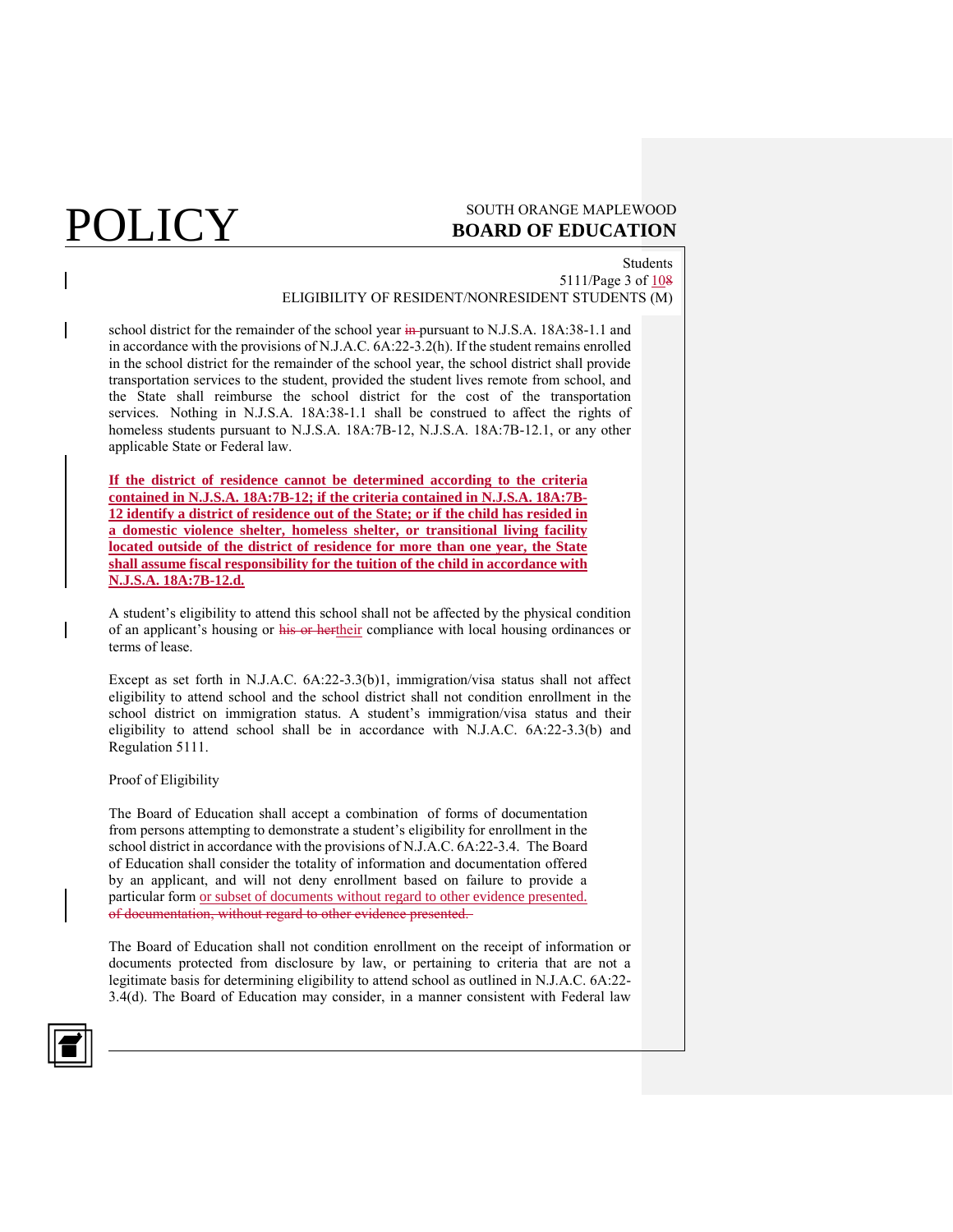## $\mathop{\rm POLICY}\limits_{\substack{\text{SOUTH OR ANGE MAPLEWOOD}\ {\text{BOARD OF EDUCATION}}}}$ **BOARD OF EDUCATION**

## Students 5111/Page 4 of 108 ELIGIBILITY OF RESIDENT/NONRESIDENT STUDENTS (M)

documents or information referenced in N.J.A.C. 6A:22-3.4(d) or pertinent parts thereof if voluntarily disclosed by the applicant. The Board of Education may not, directly or indirectly, require or request such disclosure as an actual or implied condition of enrollment.

In the case of a dispute between the school district and the parent/guardian of a student in regard to the student's eligibility to enroll in the school district or to remain enrolled in the school district pursuant to the provisions of N.J.S.A. 18A:38-1, the school district may request from the New Jersey Motor Vehicle Commission (NJMVC) the parent or guardian's name and address for use in verifying a student's eligibility for enrollment in the school district in accordance with the provisions of N.J.S.A. 18A:38-1.3. The NJMVC shall disclose to a school district the information requested in accordance with procedures established by the NJMVC. However, the school district shall not condition enrollment in the district on immigration status or on the fact that the NJMVC does not have the name or address of the parent/guardian on file.

Registration Forms and Procedures for Initial Assessment

Registration and initial determinations of eligibility will be in accordance with N.J.A.C. 6A:22-4.1. The Board of Education shall use Commissioner-provided registration forms or locally developed forms that are consistent with the forms provided by the Commissioner. A district-level administrator designated by the Superintendent shall be clearly identified to applicants and available to assist persons who experience difficulties with the enrollment process.

Initial eligibility determinations shall be made upon presentation of an enrollment application, and enrollment shall take place immediately except in cases of clear, uncontested denials. Enrollment shall take place immediately when an applicant has provided incomplete, unclear, or questionable information, but the applicant shall be notified that the student will be removed from the school district if defects in the application are not corrected, or an appeal is not filed, in accordance with subsequent notice to be provided pursuant to N.J.A.C. 6A:22-4.2.

When a student appears ineligible based on the information provided in the initial application, the school district shall issue a preliminary written notice of ineligibility, including an explanation of the right to appeal to the Commissioner of Education. Enrollment shall take place immediately if the applicant clearly indicates disagreement with the district's determination and an intent to appeal to the Commissioner of Education. An applicant whose student is enrolled pursuant to this provision shall be notified that the student will be removed, without a hearing before the Board, if no appeal is filed within the twenty-one day period established by N.J.S.A. 18A:38-1.

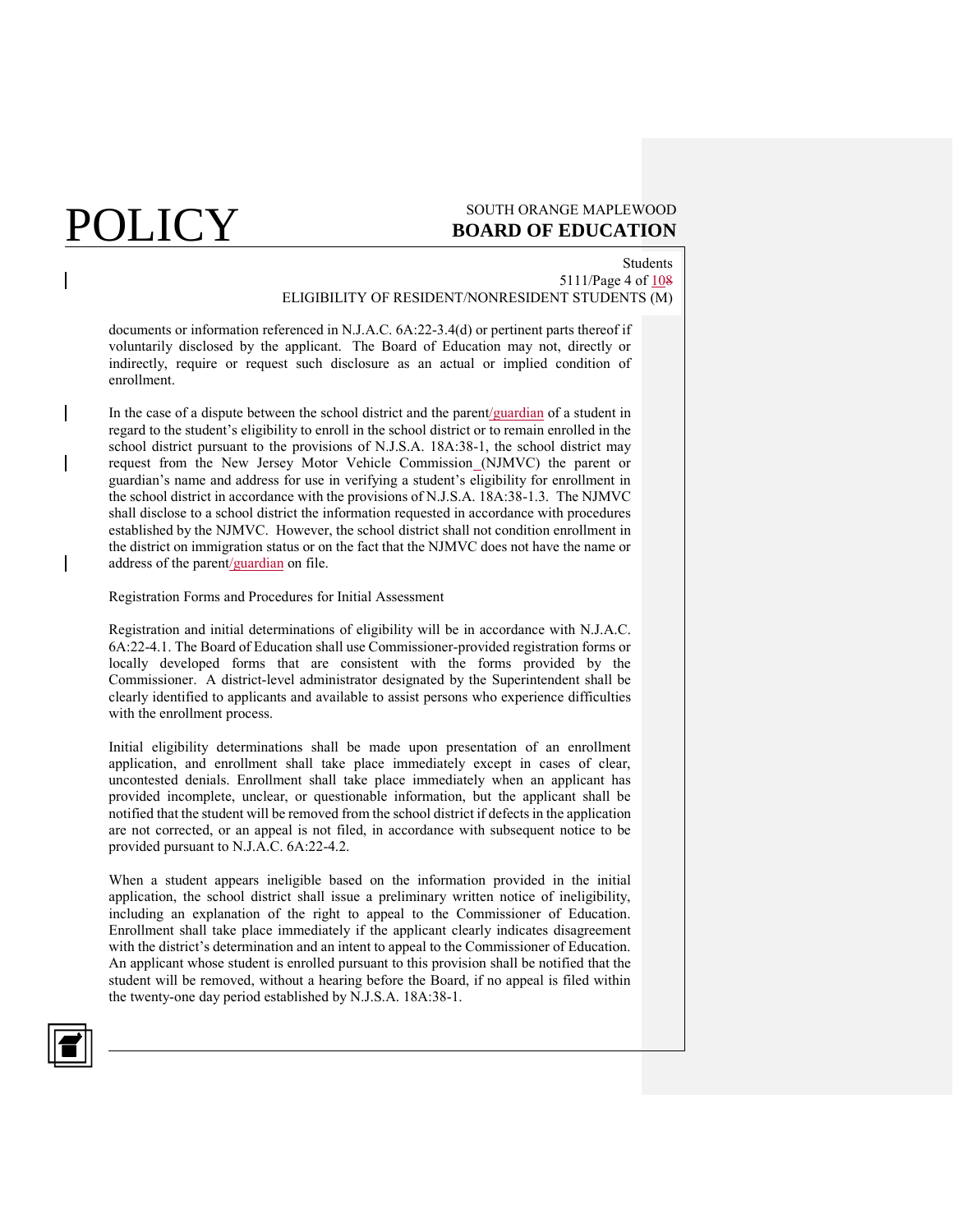Students 5111/Page 5 of 108 ELIGIBILITY OF RESIDENT/NONRESIDENT STUDENTS (M)

When enrollment is denied and no intent to appeal is indicated, applicants shall be advised they shall comply with compulsory education laws. When the student is between the ages of six and sixteen, applicants also shall be asked to complete a written statement indicating the student will be attending school in another school district or nonpublic school, or receiving instruction elsewhere than at a school pursuant to N.J.S.A. 18A:38-25. In the absence of this written statement, designated staff shall report to the school district of actual domicile or residence, or the Department of Children and Families, a potential instance of "neglect" for the purposes of ensuring compliance with compulsory education law, N.J.S.A. 9:6-1. Staff shall provide the school district or the Department of Children and Families with the student's name, the name(s) of the parent/guardian/resident, and the student's address to the extent known. Staff shall also indicate admission to the school district has been denied based on residency or domicile, and there is no evidence of intent to arrange for the child to attend school or receive instruction elsewhere.

Enrollment or attendance at the school shall not be conditioned on advance payment of tuition when enrollment is denied and an intent to appeal is indicated, or when enrollment is provisional and subject to further review or information. The Board of Education shall ensure the registration process identifies information suggesting an applicant may be homeless so procedures may be implemented in accordance with N.J.A.C. 6A:17-2, Education of Homeless Children. Enrollment or attendance in the school district shall not be denied based upon the absence of the certified copy of the student's birth certificate or other proof of a student's identity as required within thirty days of initial enrollment, pursuant to N.J.S.A. 18A:36-25.1.

Enrollment in the school district shall not be denied based upon absence of student medical information. However, actual attendance at school may be deferred until the student complies with student immunization rules set forth in N.J.A.C. 8:57-4.

When enrollment in the school district, attendance at school, or the receipt of educational services in the regular education program appears inappropriate, the student shall not be denied based upon the absence of a student's prior educational record. However, the applicant shall be advised the student's initial educational placement may be subject to revision upon the school district's receipt of records or further assessment of the student.

Residency Checks

Once enrolled, a residency check will not occur until approved in advance by the Assistant Superintendent for Access & Equity, in consultation with the building principal or designee and, if applicable, the Assistant Superintendent for Special Services and/or the McKinney-Vento liaison. Such residency checks must be based on information giving reason to

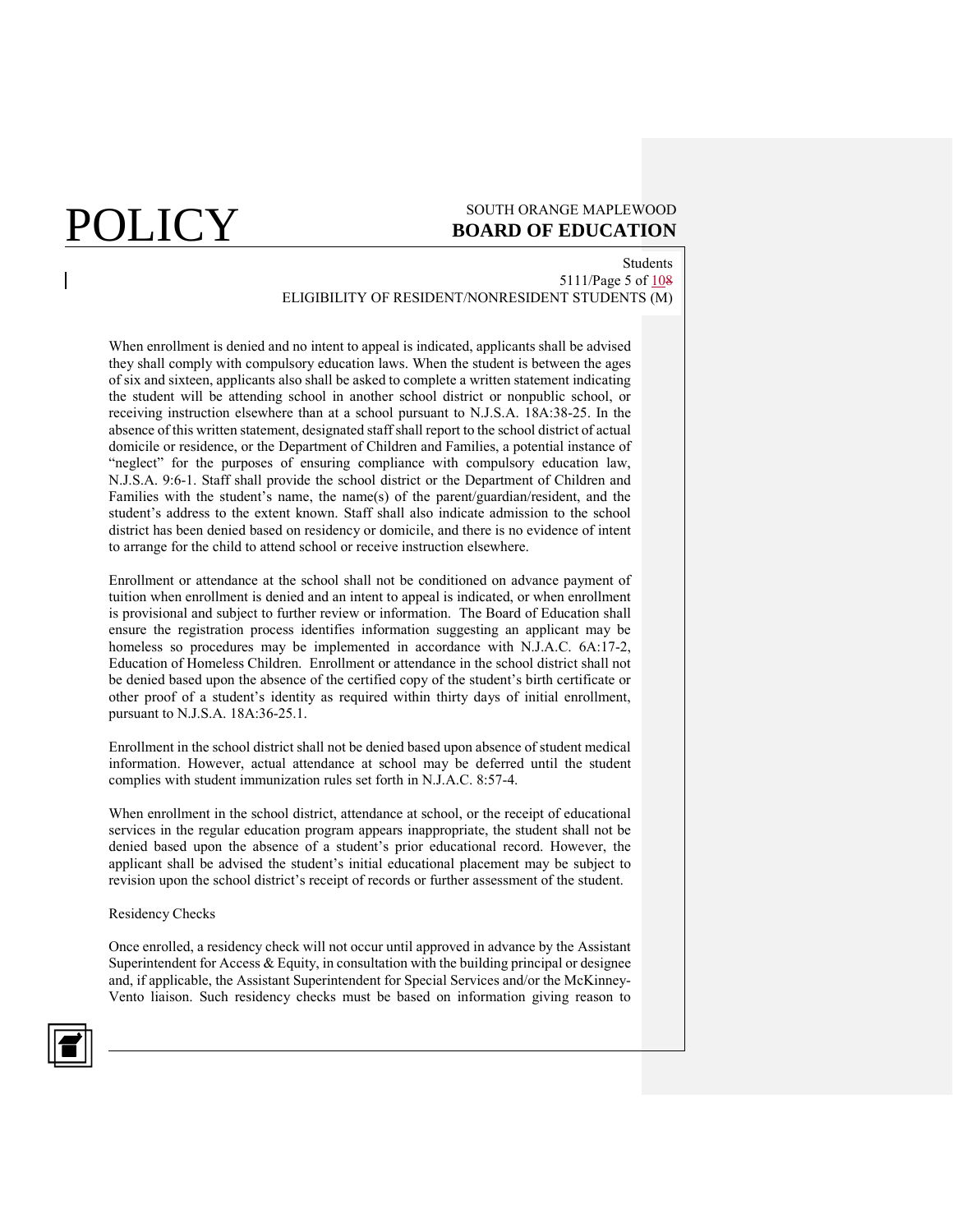## Students 5111/Page 6 of 108 ELIGIBILITY OF RESIDENT/NONRESIDENT STUDENTS (M)

believe that the student is not eligible for enrollment in the district (such as, but not limited, to returned mail) and shall not be based on any protected characteristic, nor based on the student's neighborhood or type of housing (e.g., rented/owned or apartment/house). The District shall maintain records of residency checks that include demographic information of students whose residency is checked and the reason for the residency verification, and shall report this data to the Board at least annually. A residency check may include both a physical check of the residence by a designated residency officer as well as an online/electronic check using a vendor approved by the Board.

### Notice of Ineligibility

When a student is found ineligible to attend the school district pursuant to N.J.A.C. 6A:22 or the student's initial application is found to be deficient upon subsequent review or investigation, the school district immediately shall provide to the applicant consistent notice that is consistent with Commissioner-provided sample form(s) and meets requirements of N.J.A.C. 6A:22-4 et seq. Notices shall be in writing; in English and in the native language of the applicant; issued by the Superintendent; and directed to the address at which the applicant claims to reside. Notices of Ineligibility shall include information as outlined in accordance with N.J.A.C. 6A:22-4.2.

### Removal of Currently Enrolled Students

Nothing in N.J.A.C.  $6A:22$  et seq. and this  $p\text{Policy}$  will preclude the Board of Education from identifying through further investigation or periodic requests for revalidation of eligibility, students enrolled in the school district who may be ineligible for continued attendance due to error in initial assessment, changed circumstances or newly discovered information.

When a student who is enrolled and attending school based on an initial eligibility determination is later determined to be ineligible for continued attendance, the Superintendent may apply to the Board for the student's removal in accordance with N.J.A.C. 6A: 22-4.3. No student shall be removed from school unless the parent, guardian, adult student, or resident keeping an "affidavit student" (as defined in N.J.A.C. 6A-1-2) has been informed of their entitlement to a hearing before the Board of Education. Once the hearing is held, or if the parent, guardian, adult student or resident keeping an "affidavit student", does not respond within the designated time frame to the Superintendent's notice or appear for the hearing, the Board of Education shall make a prompt determination of the student's eligibility and shall immediately provide notice in accordance with N.J.A.C. 6A: 22-4.2. Hearings required pursuant to N.J.A.C. 6A:22-4.3 may be conducted by the full Board or a Board Committee, at the discretion of the full Board. If the hearing(s) is conducted by a Board Committee, the Committee shall make a recommendation to the full

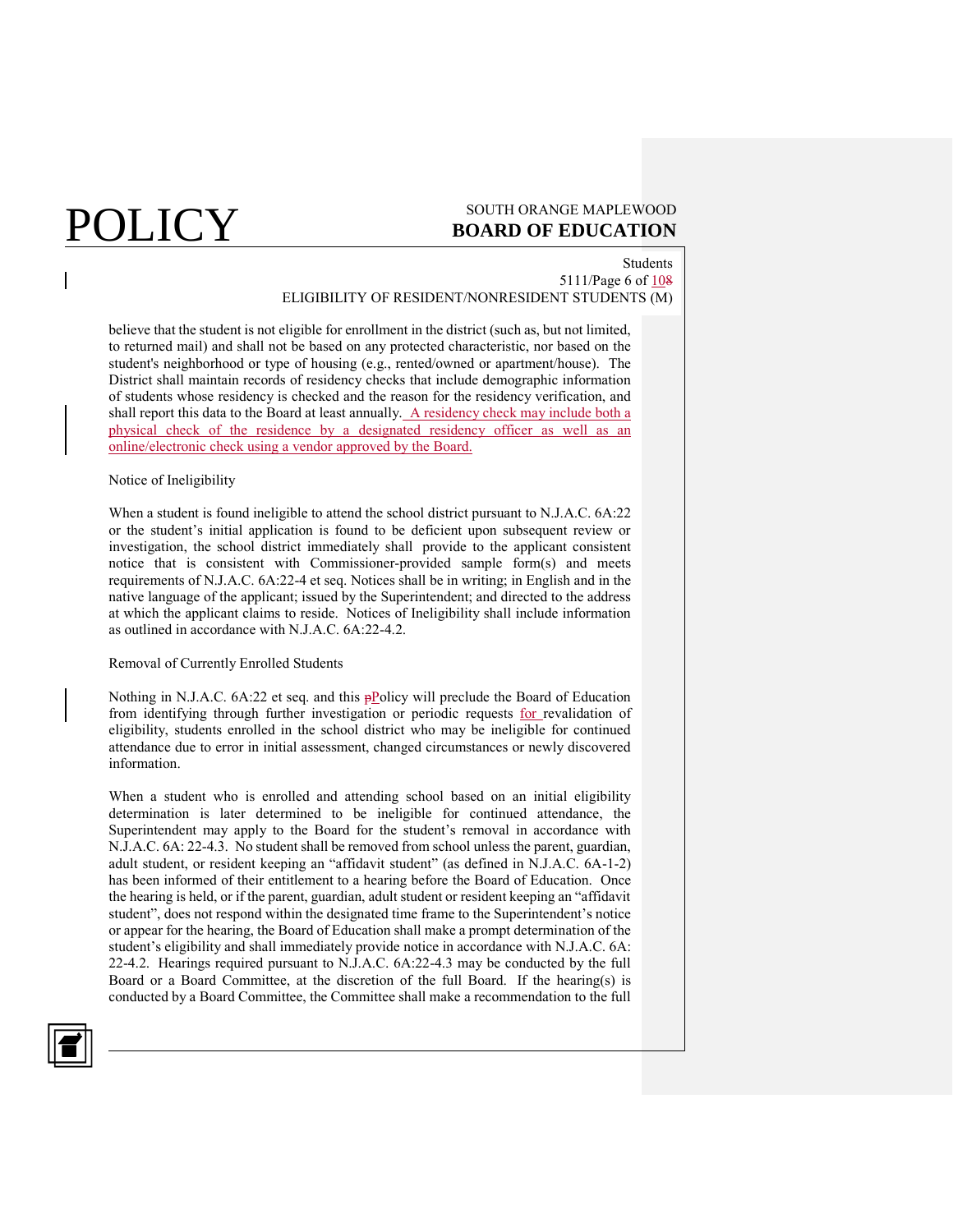Students 5111/Page 7 of 108 ELIGIBILITY OF RESIDENT/NONRESIDENT STUDENTS (M)

Board for action. No student may be removed except by vote of the Board taken at a meeting duly convened and conducted pursuant to N.J.S.A. 10:4-6 et seq., the Open Public Meetings Act.

### Appeal to the Commissioner

An applicant may appeal to the Commissioner of Education the school district's determination that a student is ineligible to attend its schools. Appeals shall be initiated by petition which shall be filed in accordance with N.J.S.A. 18A:38-1 and N.J.A.C. 6A:3-8.1 and shall proceed as a contested case pursuant to N.J.A.C. 6A:3. Pursuant to N.J.S.A. 18A:38-1.b(1), appeals of "affidavit student" eligibility determinations shall be filed by the resident keeping the student.

### Assessment and Calculation of Tuition

If no appeal to the Commissioner is filed following notice of a ineligibility determination,, the Board of Education may assess tuition for up to one year of a student's ineligible attendance, including the twenty-one day period provided by N.J.S.A. 18A:38-1 for appeal to the Commissioner. Tuition will be assessed and calculated in accordance with N.J.A.C. 6A:22-6.3 et seq. If the responsible party does not pay the tuition assessment, the Board of Education may petition the Commissioner pursuant to N.J.A.C. 6A:3 for an order assessing tuition, enforceable in accordance with N.J.S.A. 2A:58-10 through recording, upon request of the Board of Education pursuant to N.J.A.C. 6A:3-12, on the judgment docket of the Superior Court, Law Division.

If an appeal to the Commissioner is filed and the petitioner does not sustain the burden of demonstrating the student's right to attend the school district, or the petitioner withdraws the appeal, fails to prosecute, or abandons the appeal by any means other than settlement agreeing to waive or reduce tuition, the Commissioner may assess tuition in accordance with the provisions of N.J.A.C. 6A:22-6.2(a). Upon the Commissioner's finding that an appeal has been abandoned, the Board of Education may remove the student from school and seek tuition in accordance with N.J.A.C. 6A:22-6.2.

## Nonresident Students

The admission of a nonresident student to school free of charge must be approved by the Board. No student otherwise eligible shall be denied admission on the basis of the student's race, color, creed, religion, national origin, ancestry, age, marital status, affectational or sexual orientation or sex, social or economic status, or disability. The continued enrollment of any nonresident student shall be contingent upon the student's maintenance of good standards of citizenship and discipline.

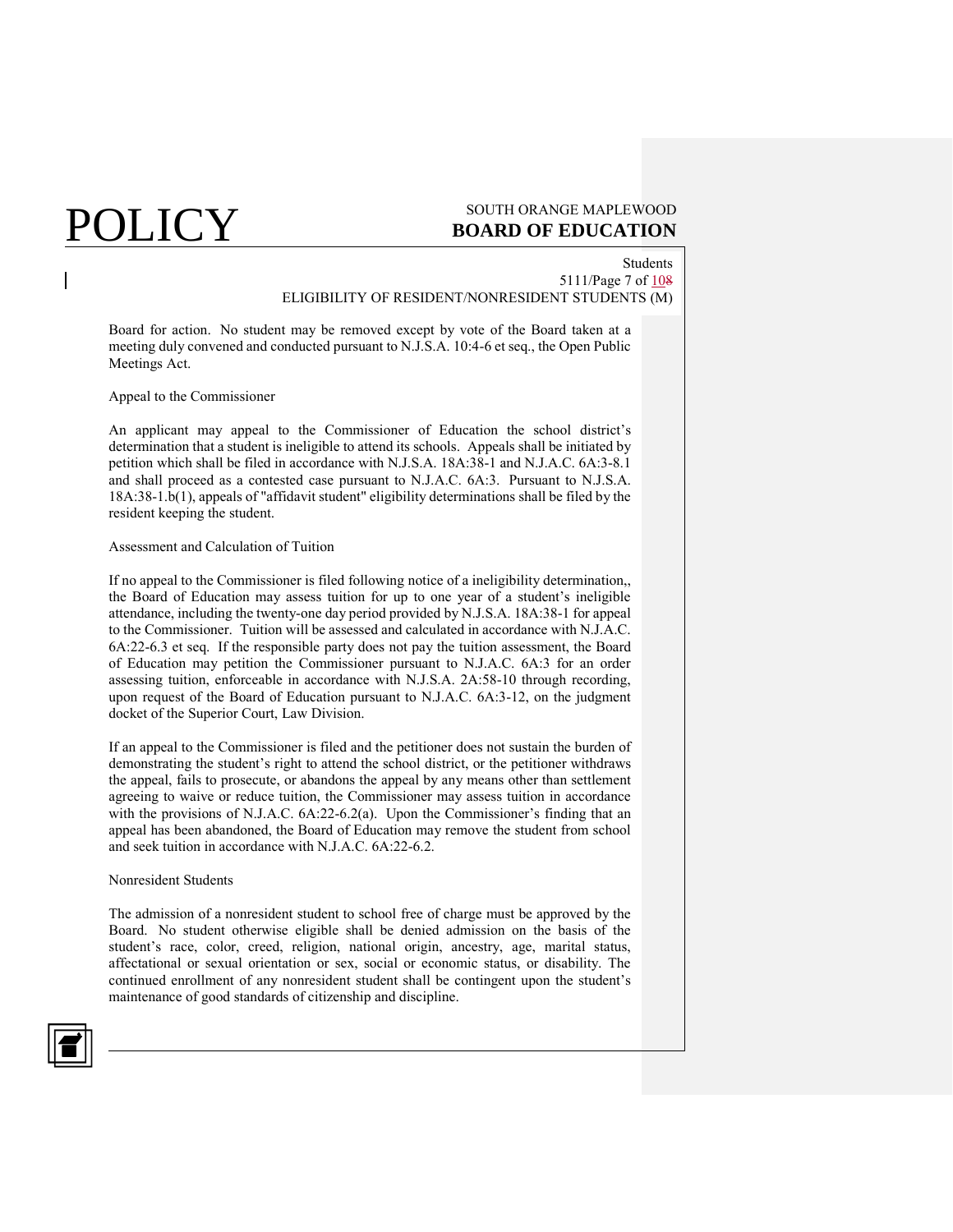## $\rm \overline{POLICY}$  south orange maple wood **BOARD OF EDUCATION**

**Formatted:** Highlight **Formatted:** Highlight **Formatted:** Highlight **Formatted:** Highlight

**Formatted:** Highlight **Formatted:** Highlight **Formatted:** Highlight

**Formatted:** Highlight

Students 5111/Page 8 of 108 ELIGIBILITY OF RESIDENT/NONRESIDENT STUDENTS (M)

Children Who Anticipate Moving to or from the District

A nonresident student otherwise eligible for attendance whose parent or guardian anticipates school district residency and has entered a contract to buy, build, or rent a residence in this school district may be enrolled without payment of tuition for a period of time not greater than thirty (30) calendar days prior to the anticipated date of residency. If any such student does not become a resident of the school district within thirty (30) calendar days after admission to school, tuition will be charged for attendance commencing the beginning of the  $\frac{\text{thirty-first}}{\text{dist}}$  (31st calendar day) and until such time as the student becomes a resident or withdraws from school.

Students whose parent or guardian have moved away from the school district on or after April 15th and twelfth grade students whose parent or guardian have moved away from the school district on or after April 15th will be permitted to finish the school year in this school district without) payment of tuition.

Children of District Employees

Children of Board of Education employees who do not reside in this school district may be admitted to school in this district with payment of tuition, provided that the educational program of such children can be provided within school district facilities.

| <del>Optional</del>                                                                                                                                                 | Formatted: Strikethrough                |
|---------------------------------------------------------------------------------------------------------------------------------------------------------------------|-----------------------------------------|
|                                                                                                                                                                     |                                         |
| <b>[Other Nonresident Students</b>                                                                                                                                  |                                         |
| Other nonresident students, otherwise eligible for attendance may be admitted to                                                                                    |                                         |
| this school district-<br>(with or without) payment of tuition and<br>Board approval.                                                                                |                                         |
|                                                                                                                                                                     |                                         |
| 1 Visa Students                                                                                                                                                     |                                         |
| <b>[Option Select One Option</b>                                                                                                                                    |                                         |
| F 1 Visa students will not be admitted to this school district.                                                                                                     |                                         |
| The school district is not required to, but may permit the attendance of<br>₽                                                                                       | <b>Formatted:</b> Indent: Hanging: 0.5" |
| 1 Visa students into the school district only with the payment of full tuition<br>and a signed tuition contract.<br>Tha<br>لممم<br>The district may require advance |                                         |
| payment of full tuition before providing the requested I-20 Form, in                                                                                                |                                         |
|                                                                                                                                                                     |                                         |
|                                                                                                                                                                     |                                         |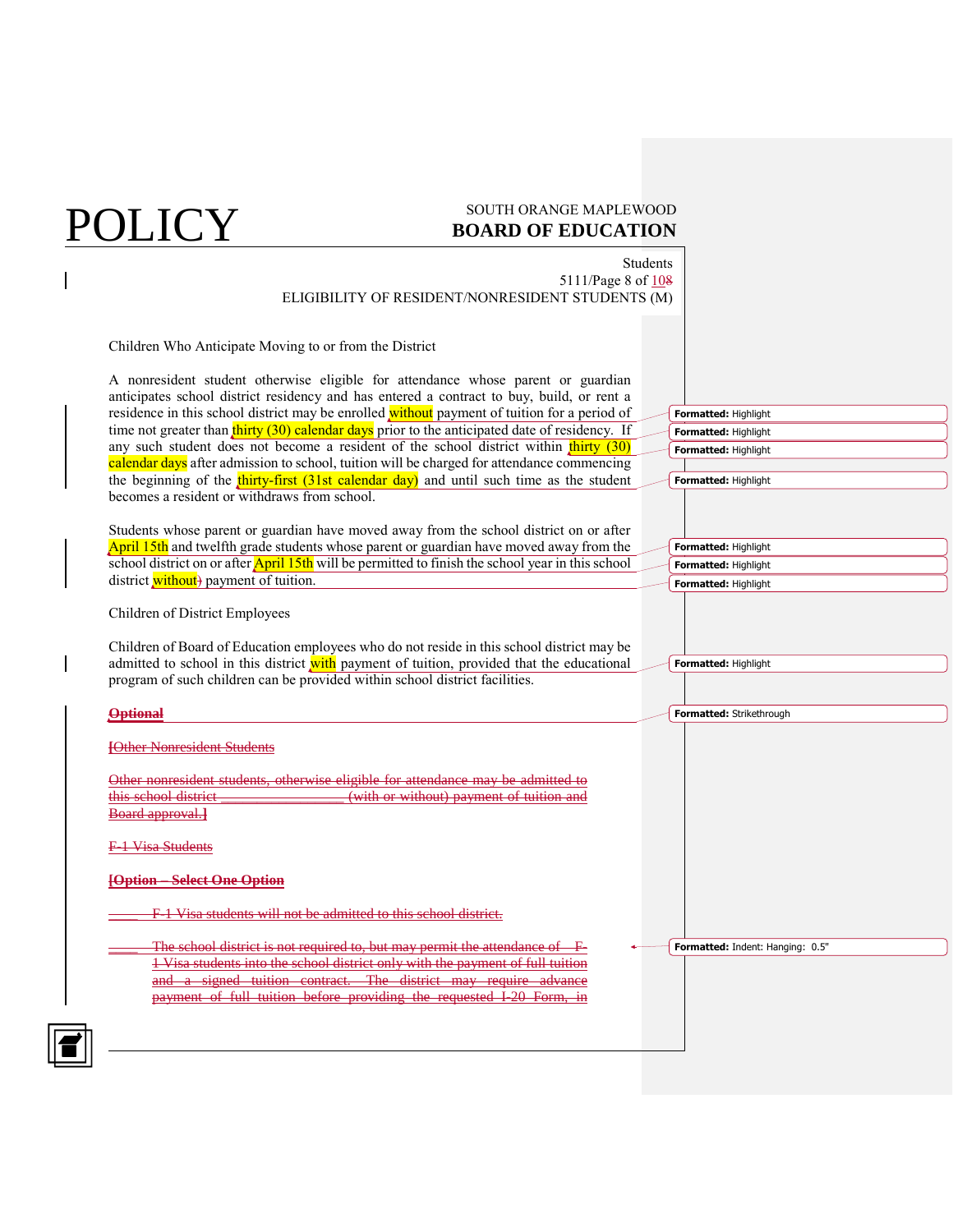## **POLICY** SOUTH ORANGE MAPLEWOOD **BOARD OF EDUCATION**

Students 5111/Page 9 of 108 ELIGIBILITY OF RESIDENT/NONRESIDENT STUDENTS (M) accordance with the provisions of Federal regulation 8 CFR 214.3. A F-1 Visa is granted to a foreign student through an application process that must include, but is not limited to, signed approval by the receiving school district exhibiting the receiving school district will accept the foreign student for enrollment and the foreign student's proof of financial means to pay the full tuition to the receiving school district for the academic year. The host family must be domiciled in the school district and shall submit a request to the Superintendent of Schools with supporting documentation as determined by the Superintendent or designee. A student with a F-1 Visa must be approved by the Board for attendance in the school district. The student's continued attendance in the school district shall be conditioned on a satisfactory attendance and disciplinary record.**]** J-1 Visa Students **[Option – Select One Option** \_\_\_ J-1 Visa students will not be admitted to this school district. The school district is not required to, but may permit the attendance of 1 Visa students into the school district. The host family must be domiciled in the school district and shall submit a request to the Superintendent of Schools with supporting documentation as determined by the Superintendent or designee. A student with a J-1 Visa must be approved by the Board for attendance in the school district and shall not pay tuition. The student's continued attendance in the school district shall be conditioned on a satisfactory attendance and disciplinary record.**]** N.J.S.A. 18A:38-1 et seq.; 18A:38-1.1; 18A:38-1.3;18A:38-3; 18A:38-3.1; 18A:7B-12 N.J.A.C. 6A:14-3.3; 6A:17-2.1 et seq.; 6A:22-1.1 et seq. 8 CFR 214.3 Cross References: 5112, 5114 Adopted: 24 February 2003 Revised: 18 July 2011 Revised: September 20, 2021 First Reading: November 15, 2021 Second Reading: **Formatted:** Strikethrough